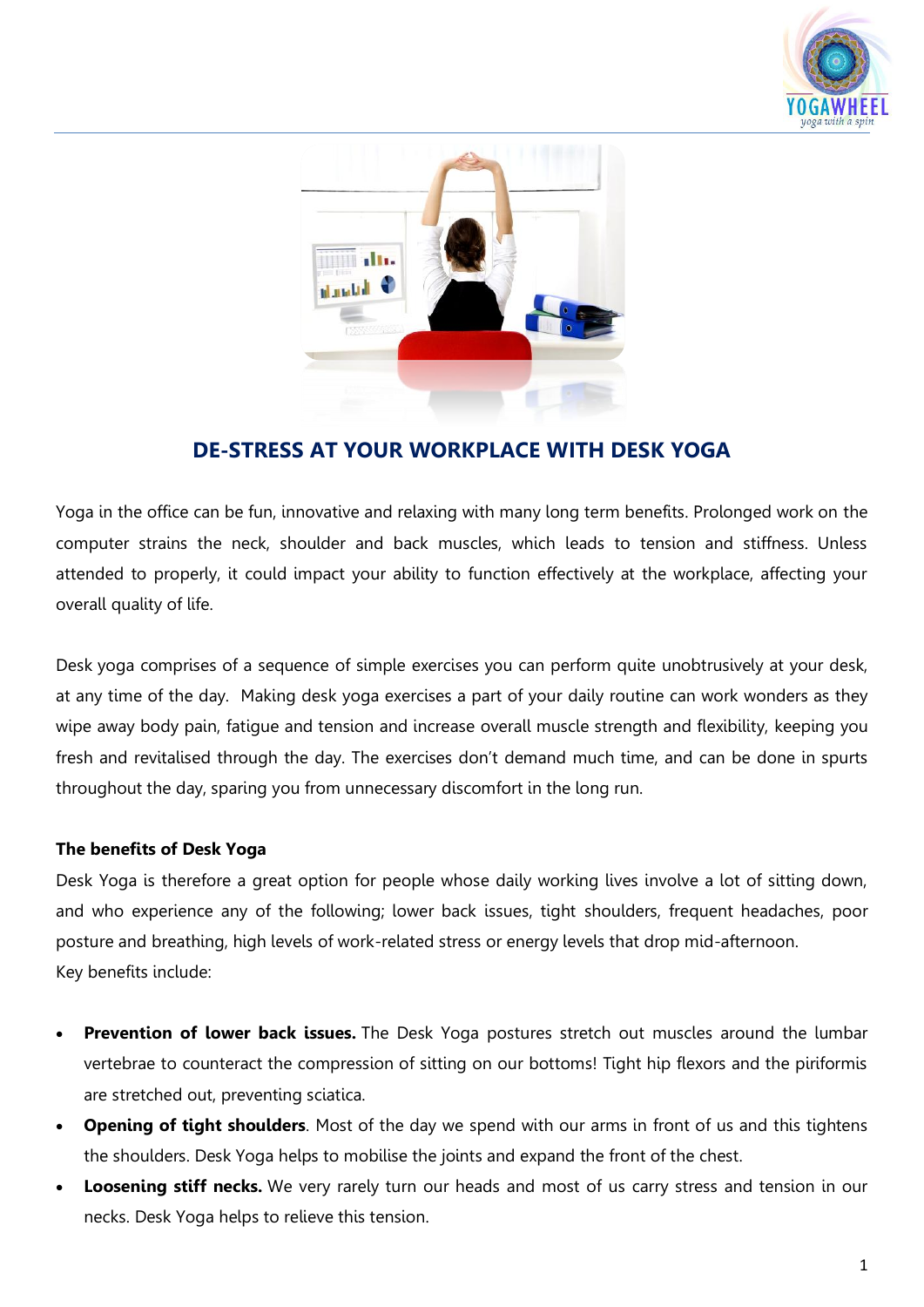

- **Improving energy levels.** Desk Yoga involves postures that open the chest and heart area, therefore increasing oxygen uptake and increased vitality.
- **Increased sense of wellbeing**. Taking time out to do yoga postures can help people to bring their attention to themselves in the present moment and inspire a sense of connectedness. This can help people to cope with elevated levels of stress and tension.

**Suggestion:** If you are wearing tight, uncomfortable footwear remove them before starting the stretches. You may also wish to loosen your tie and belt.

### **Neck Roll**

- **1.** Close your eyes.
- **2.** Let your chin drop down to your chest.
- **3.** Begin the circular motion of your neck slowly, by moving the right ear to the right shoulder, taking the head backwards and then bringing the left ear to the left shoulder.
- **4.** Keep your shoulders loose and relax away from the ears.
- **5.** Rotate your neck 3-5 times and then switch directions.

### **Cow Stretch**

- **1.** Keep your feet on the floor.
- **2.** Bring both hands on your knees.
- **3.** While inhaling, stretch your back backwards and look towards the ceiling.
- **4.** While exhaling, stretch your back forward and drop your head forward, squeezing your navel to the spine.
- **5.** Repeat this exercise for 5-10 breaths.

### **Seated Forward Bend**

- **1.** Push your chair away from your desk.
- **2.** Remaining seated, keep your feet on the floor.
- **3.** Take your arms behind the lower back, keep your back straight and interlace your fingers behind your back.
- **4.** Bending forward from the waist, bring your interlaced hands over your back.
- **5.** Rest your chest on your thighs and relax your neck.
- **6.** Hold for 5-10 breaths.



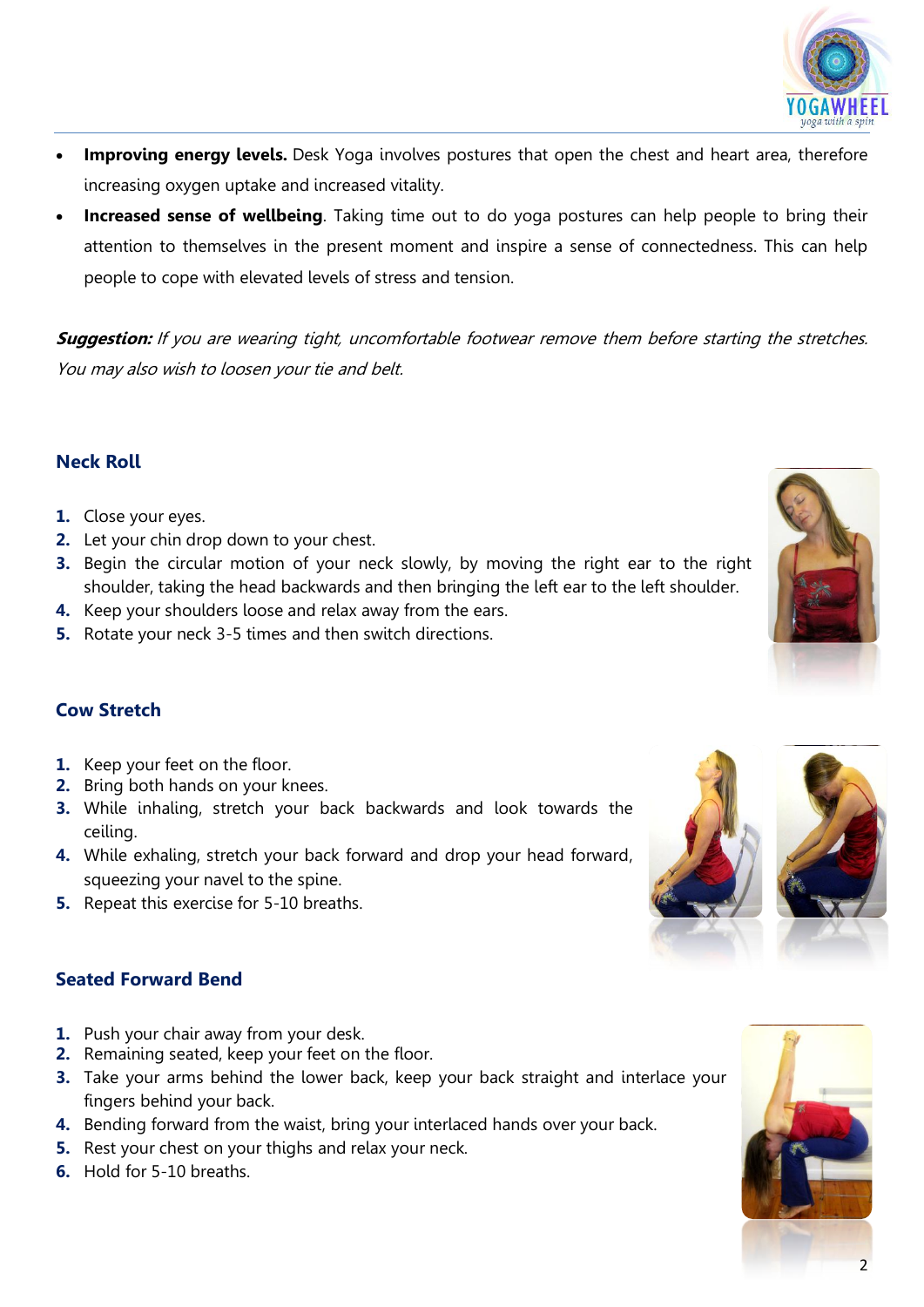### **Eagle Arms**

- **1.** Stretch your arms straight in front of your body and parallel to the floor. Palms facing the ceiling.
- **1.** Cross your right arm over the left (bend your arm slightly at the elbow if needed). Bring both palms together.
- **2.** Lift both elbows. The shoulders slide down your back.
- **3.** Hold for 5-10 breaths
- **4.** Repeat this exercise with the left arm over the right.

#### **Seated Spinal Twist**

- **1.** Sit sideways in your chair.
- **2.** Place your feet flat on the floor.
- **3.** Holding the back of the chair with both hands, twist your waist to the right towards the back of the chair.
- **5.** Hold for 5-10 breaths. Repeat this exercise on the other side.

#### **Reverse Prayer**

- **1.** Move your hands into a prayer position behind your back with your fingers pointing down.
- **1.** Carefully turn your fingers towards your back and then towards the ceiling
- **2.** Hold for 5-10 breaths.
- (If your palms don't meet, hold on to your elbows)

#### **Cow face**

- **1.** Lifting your right hand, drop it behind your head and see if your left hand can reach it from behind your back
- **2.** If not, hold a strap, belt, tie or towel with your right hand and get your left hand to reach back and grab hold of it
- **3.** As you relax into this stretch work to move your hands closer together.
- **4.** Hold for as long as 5-10 breaths
- **5.** Repeat on the other side











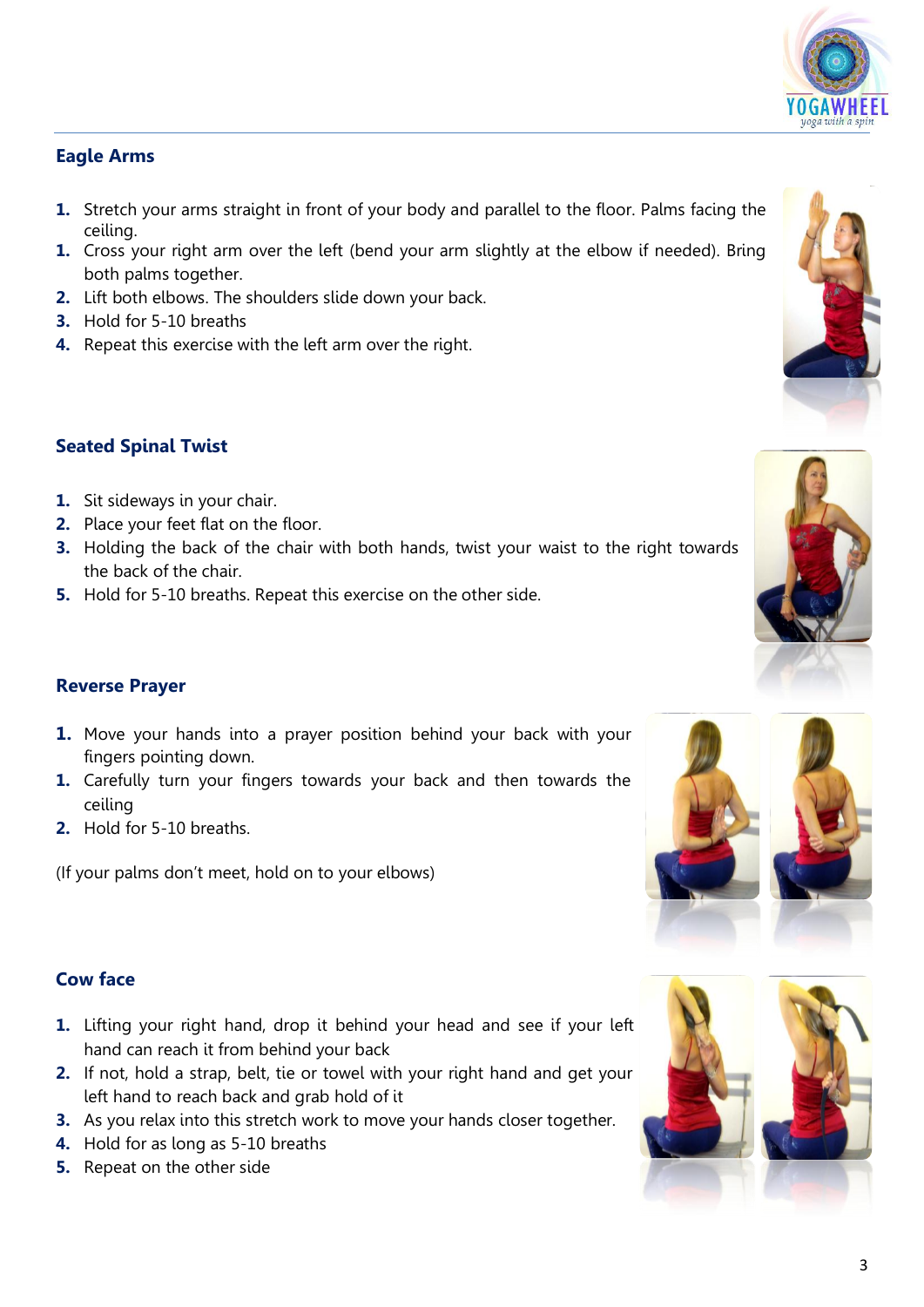# **Seated Pigeon**

- **1.** Sitting forward in your chair and lengthen through the spine
- **2.** Bring your right ankle to rest above you left knee, flexing the right knee out to the side
- **3.** Slowly take the body forward to the point when you feel resistance and hold for 5-10 breaths
- **4.** Slowly release and repeat on the other side

# **Downward facing dog**

- **1.** Use a sturdy chair or your desk
- **2.** Stand 2' away from the front of the chair or desk
- **3.** Rest your hands on the front edge
- **4.** Inhale and step the feet back an additional 1-2', resting the feet comfortably on the floor
- **5.** Exhale and shift your hips back and lengthen through the spine to an inverted "V"
- **6.** Hold for 5-10 breaths

# **Temple Rub**

- **1.** Keep your elbows on your desk and place your hands on your temples.
- **2.** With small circular motions gently rub your temples first clockwise and then anticlockwise.
- **3.** Do this for 10 15 long deep breaths.

# **Sitting Mountain Pose**

- **1.** Sit on the edge of your chair with your hands and arms relaxed
- **2.** Lift the spine up and pull the shoulder blades down and in
- **3.** Actively press your feet into the ground
- **4.** Keep your abdominal muscles strong as you perform deep abdominal breathing with your eyes closed.
- **5.** Hold this position and focus on your breathing for at least 30 seconds

**Yoga practice helps develop the body and mind bringing a many health benefits, yet is not a substitute for medicine. In case of any medical condition, practice yoga techniques after consulting a doctor or a yoga practitioner.**